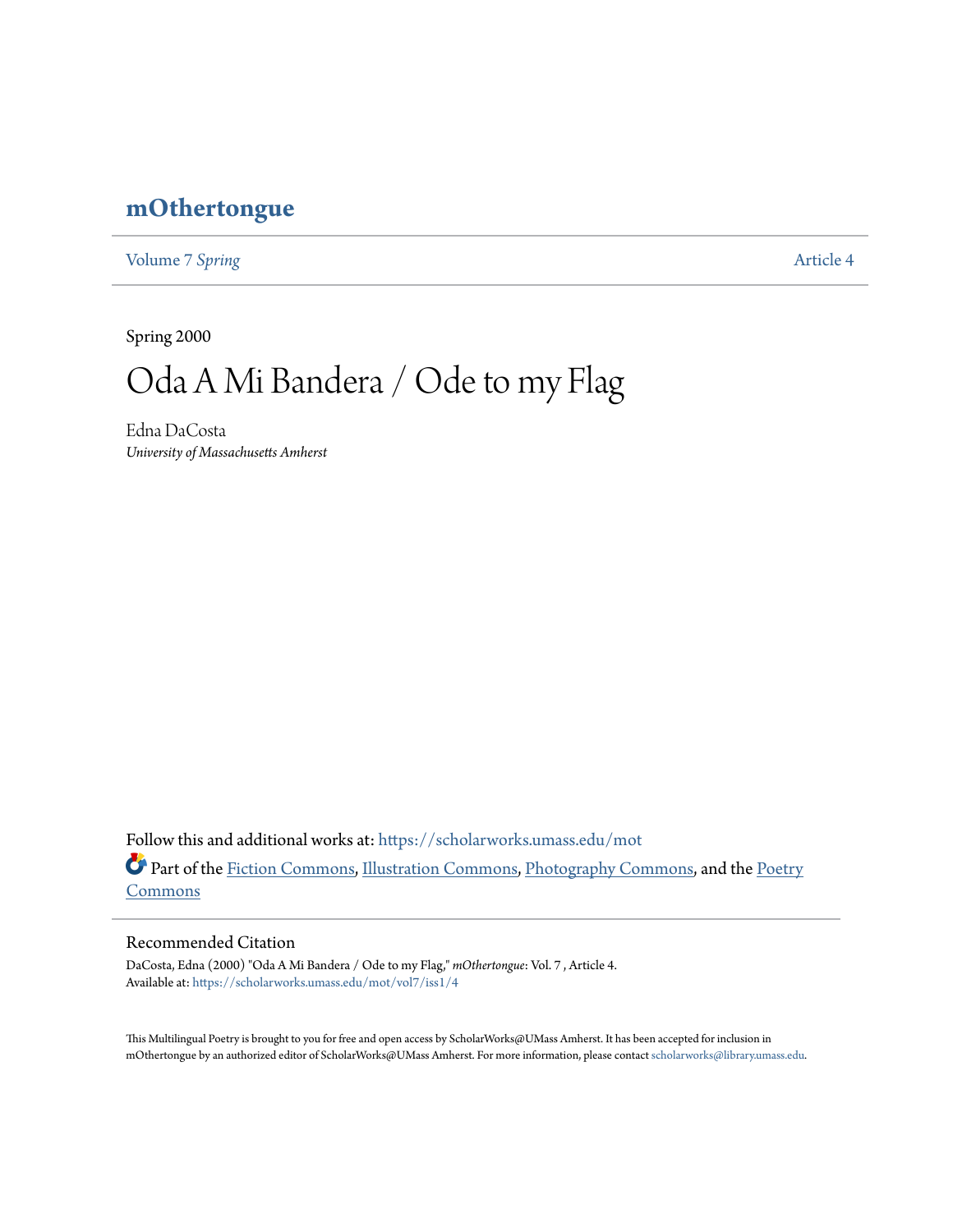## Oda A Mi Bandera Edna DaCosta

Rojo, Verde, Amarillo Los colores de la libertad Los colores que representabam el Sufrimiento de mi gente

La estrella negra son lod hijos, que has cargado en tu vientre El maiz es el sacrificio que pasaste, para alimentar a tus hijos

Representabas mi Africanidad Pero decidieron cambiarte; Diz que no eras original Que eres igual al del que un dia, fué tu hermano

ししししくしししょうじょう しきききき きききききき

Asi como eres, ya no te queiro A pesar de que un dia te quise, con todo mi corazón Entonces representabas todo, todo en lo que yo creia.